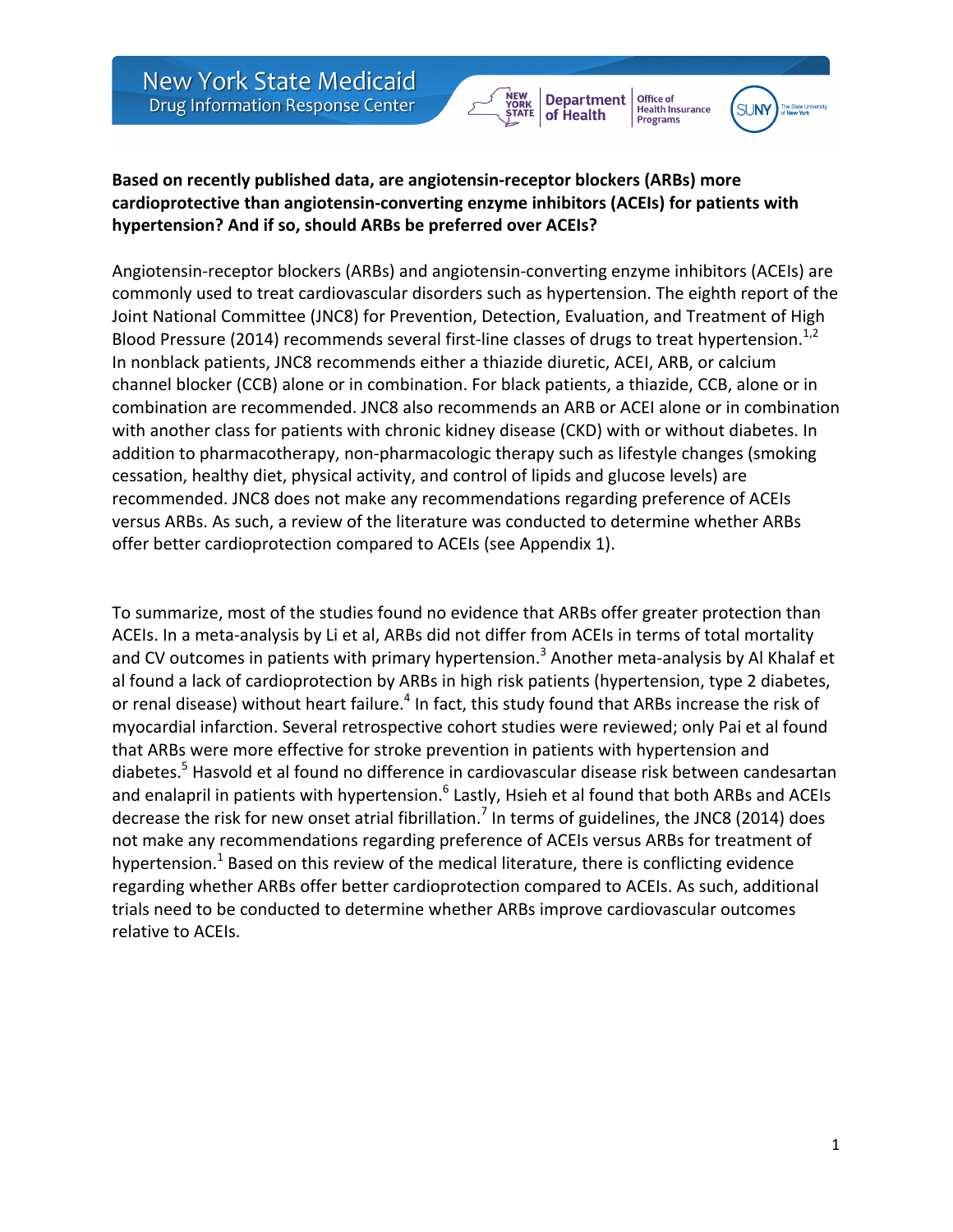



## Appendix 1: Studies evaluating the cardioprotective effects of ARBs for treatment of hypertension.

| <b>Study</b>                  | Objective                                                                                    | <b>Methods</b>                                                                                                                                                                                                                                                                                                | <b>Results</b>                                                                                                                                                                                                                                                                                                                                                                                                                                                      | <b>Author conclusions</b>                                                                                                                                              |  |  |  |  |
|-------------------------------|----------------------------------------------------------------------------------------------|---------------------------------------------------------------------------------------------------------------------------------------------------------------------------------------------------------------------------------------------------------------------------------------------------------------|---------------------------------------------------------------------------------------------------------------------------------------------------------------------------------------------------------------------------------------------------------------------------------------------------------------------------------------------------------------------------------------------------------------------------------------------------------------------|------------------------------------------------------------------------------------------------------------------------------------------------------------------------|--|--|--|--|
| Meta-analyses                 |                                                                                              |                                                                                                                                                                                                                                                                                                               |                                                                                                                                                                                                                                                                                                                                                                                                                                                                     |                                                                                                                                                                        |  |  |  |  |
| Li et al<br>$(2014)^3$        | Compare effects of ACEIs<br>vs. ARBs on mortality,<br>CVEs in pts with primary<br><b>HTN</b> | -Meta-analysis of RCTs<br>(1946-July 2014) comparing<br>ACEIs to ARBs for at least 1<br>year<br>-Note: included pts with<br>both controlled and<br>uncontrolled HTN; did not<br>exclude pts due to co-<br>morbid conditions                                                                                   | -Included 9 RCTs (N=11,007 pts)<br>-Total mortality: no significant difference<br>between ACEIs and ARBs (RR 0.98; 95% CI<br>$0.88 - 1.10$<br>-Total CVE: no significant difference (RR<br>1.07; 95% CI 0.96 - 1.19)<br>-CV mortality: no significant difference (RR<br>$0.98; 95\%$ CI $0.85 - 1.13$<br>-WDAEs: lower incidence of dry cough for<br>ARBs vs ACEIs (RR 0.83; 95% CI 0.74 - 0.93;<br>ARR 1.8%, NNTB: 55 over 4.1y)                                   | -ARBs do not differ from<br>ACEIs in terms of total<br>mortality and CV outcomes<br>-ARBs caused fewer WDAEs<br>-Limitations: potential for<br>publication bias        |  |  |  |  |
| Al Khalaf et al<br>$(2009)^4$ | Determine the effect of<br>ARBs on CV outcomes in<br>high-risk pts without HF                | -Meta-analysis of RCTs<br>(1990-April 2008) involving<br>ARBs ranging from 2w-5y<br>-Included trials comparing<br>ARBs to placebo, ACEI, BB,<br>or CCB<br>-Note: included pts with<br>HTN, diabetes, renal<br>dysfunction, and HF<br>(reported results in HF pts,<br>but focus of study was on<br>non-HF pts) | -Included 37 RCTs (N=89,901)<br>-Incidence of MI was higher in ARB-treated<br>pts vs. controls (OR 1.09; 95% CI 1.00 - 1.18;<br>$p=0.05$<br>-Incidence of stroke did not differ<br>significantly (results not reported)<br>-Incidence of CV death did not differ<br>significantly (OR 1.00; 95% CI 0.95 - 1.07; p-<br>value not reported)<br>-Incidence of all-cause deaths did not differ<br>significantly (OR 0.99; 95% CI 0.96 - 1.05; p-<br>value not reported) | -ARBs do not provide CV<br>protection in high-risk pts<br>without HF<br>-ARBs had an increased risk<br>of MI<br>-Limitations: heterogeneity<br>of the included studies |  |  |  |  |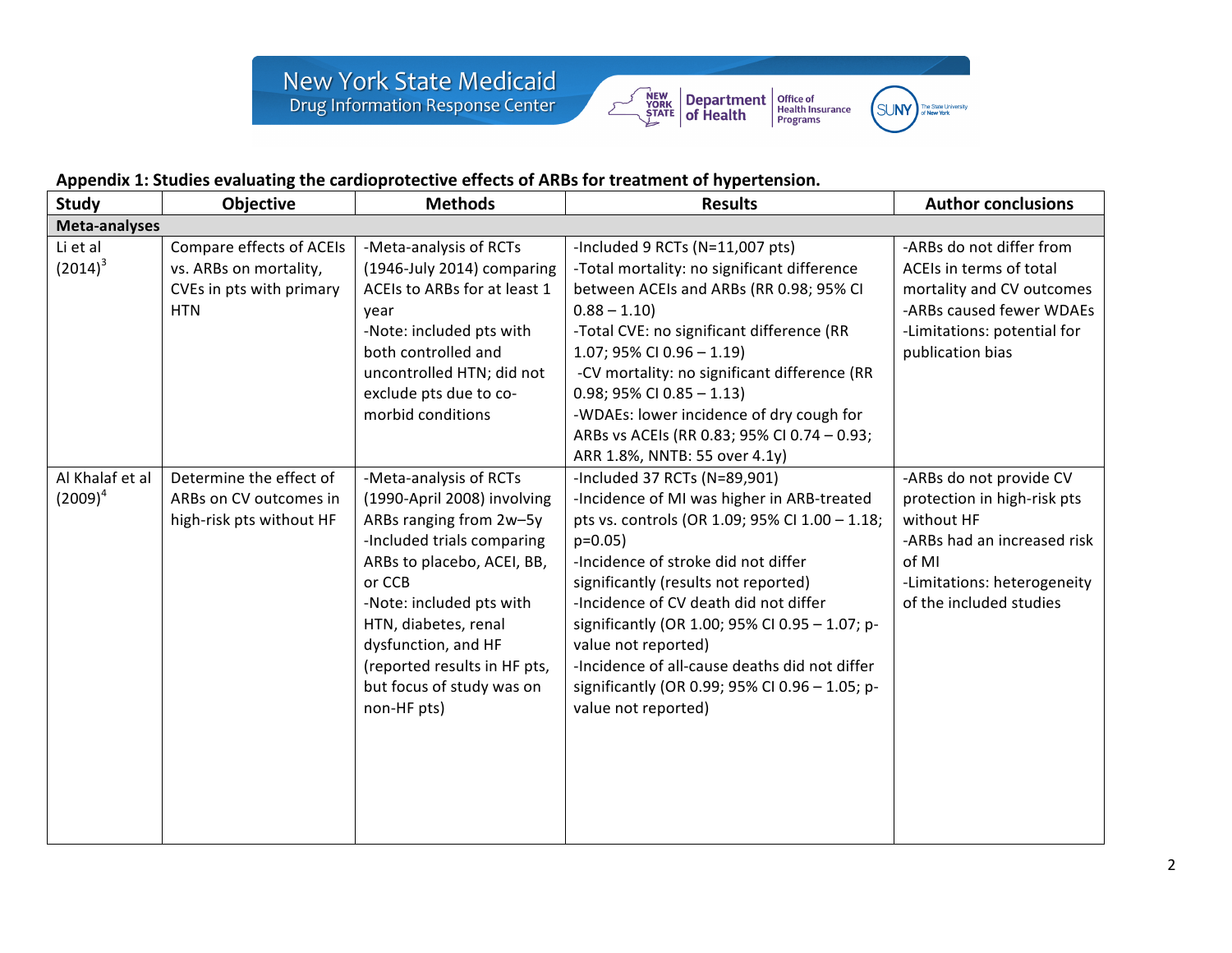# New York State Medicaid<br>Drug Information Response Center





| <b>Study</b>                        | <b>Objective</b>          | <b>Methods</b>              | <b>Results</b>                               | <b>Author conclusions</b>     |  |  |  |  |
|-------------------------------------|---------------------------|-----------------------------|----------------------------------------------|-------------------------------|--|--|--|--|
| <b>Retrospective cohort studies</b> |                           |                             |                                              |                               |  |  |  |  |
| Hsieh et al                         | Determine whether ARBs    | -Retrospective cohort       | -Compared 3 groups of pts: those on ACEI     | -ARBs and ACEIs decrease      |  |  |  |  |
| $(2016)^7$                          | are more effective than   | study; followed pts for up  | (n=8,034), ARB (n=6,205), or non-users       | new-onset AF in pts with      |  |  |  |  |
|                                     | ACEIs in prevention of AF | to 8y                       | $(n=10,836)$                                 | HTN as part of combination    |  |  |  |  |
|                                     | in pts with HTN           | -Note: pts received other   | -1,619 pts developed new-onset AF            | treatment with other          |  |  |  |  |
|                                     |                           | antihypertensive agents in  | -Use of ACEIs (adjusted HR 0.53; 95% CI 0.47 | agents                        |  |  |  |  |
|                                     |                           | combination with ACEI or    | $-0.59$ ; p<0.001) and ARBs (adjusted HR     | -Pts with a history of stroke |  |  |  |  |
|                                     |                           | ARB                         | 0.51; 95% CI 0.44 - 0.58; p<0.001) reduced   | or TIA had fewer instances    |  |  |  |  |
|                                     |                           | -Utilized health insurance  | risk of AF versus non-users                  | of new-onset AF with ARBs     |  |  |  |  |
|                                     |                           | database in Taiwan (2000-   | -ARBs were better at preventing AF in pts    | versus ACEIs                  |  |  |  |  |
|                                     |                           | 2011)                       | with history of stroke or TIA compared to    | -Limitations: study design,   |  |  |  |  |
|                                     |                           | -Included pts ≥55y with     | ACEIs (p=0.012)                              | inability to measure          |  |  |  |  |
|                                     |                           | hypertension and had used   |                                              | adherence, no access to BP    |  |  |  |  |
|                                     |                           | at least 1 antihypertensive |                                              | measurements, included        |  |  |  |  |
|                                     |                           | agent                       |                                              | mainly East Asian pts         |  |  |  |  |
|                                     |                           | -Excluded pts with history  |                                              |                               |  |  |  |  |
|                                     |                           | of cardiac arrhythmias      |                                              |                               |  |  |  |  |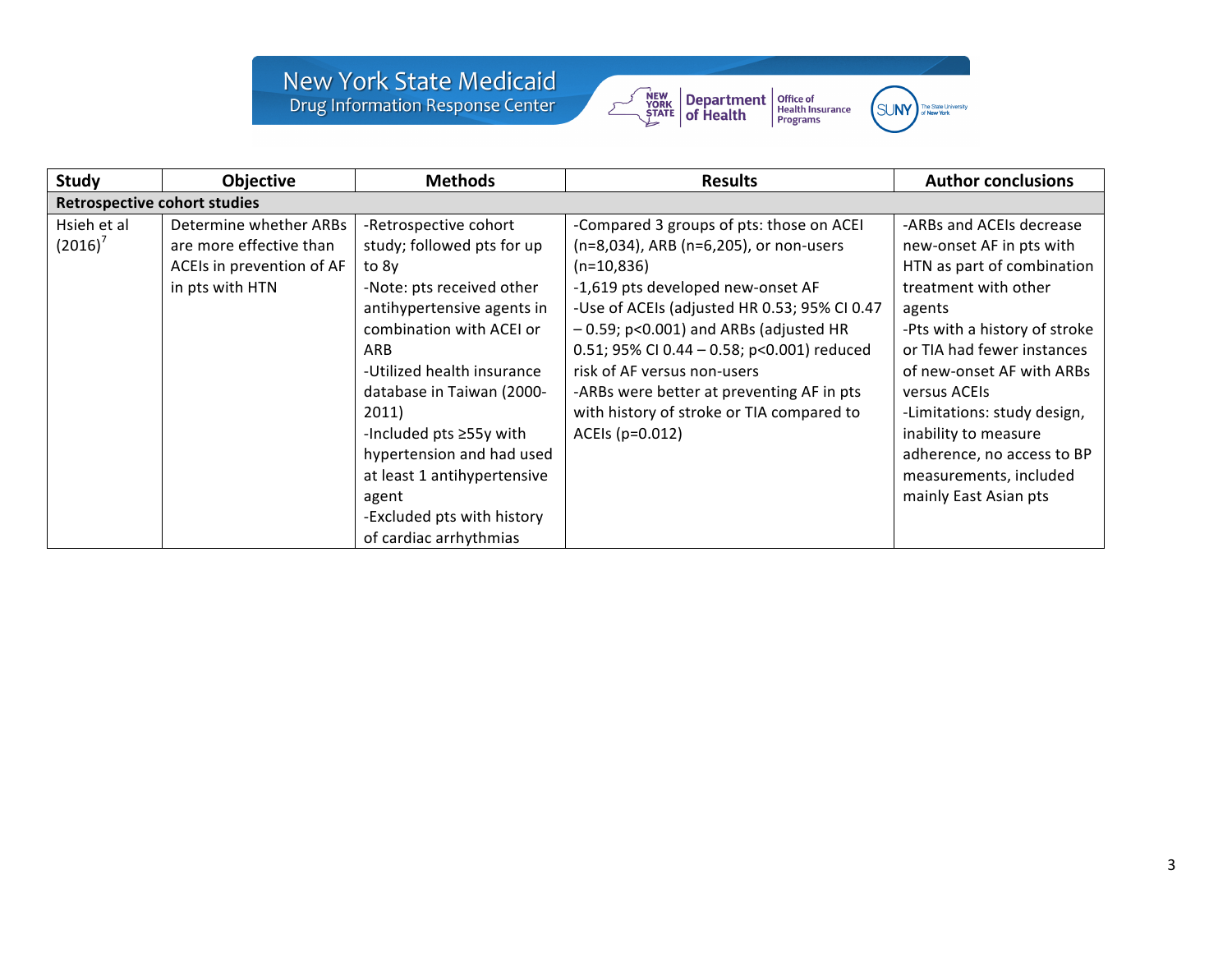# **New York State Medicaid** Drug Information Response Center



Office of<br>Health Insurance<br>Programs **SUNY** 

| <b>Study</b>  | Objective                 | <b>Methods</b>               | <b>Results</b>                               | <b>Author conclusions</b>   |
|---------------|---------------------------|------------------------------|----------------------------------------------|-----------------------------|
| Pai et al     | Determine whether ARBs    | -Retrospective cohort study  | -Compared 4 groups of pts: those on ACEI     | -ARBs more effective than   |
| $(2016)^5$    | or ACEIs are more         | -Utilized health insurance   | (n=2,161), ARB (n=1,703), both ACEI & ARB    | ACEIs for stroke prevention |
|               | effective in preventing   | database in Taiwan (1997-    | $(n=165)$ or neither agent $(n=1,416)$       | in pts with HTN and T2DM    |
|               | ischemic stroke in pts    | 2010); followed pts until    | -Incidence rates of stroke for ARB, neither  | -Limitations: study design, |
|               | with HTN and T2DM         | occurrence of stroke or up   | agent, ACEI, and both ACEI & ARB were        | exclusion of pts with       |
|               |                           | to end of 2010               | 23.02, 24.06, 30.23, and 37.86 per 1000      | baseline CV comorbidities   |
|               |                           | -Included pts ≥18y with an   | person-years, respectively                   | and CKD, inability to       |
|               |                           | initial diagnosis of HTN and | -Compared to those on neither agent, the     | measure adherence,          |
|               |                           | diagnosed with T2DM later    | adjusted HRs were 1.27 (95% CI 1.02 - 1.58), | included mainly East Asian  |
|               |                           | -Excluded pts with history   | 0.95 (95% CI 0.74 - 1.22), and 1.56 (95% CI  | pts                         |
|               |                           | of stroke, AMI, ACS, AF, HF, | 0.99 - 2.47) for ACEI, ARB, and ACEI/ARB,    |                             |
|               |                           | or CKD                       | respectively                                 |                             |
|               |                           |                              | -Use of high doses of ARBs resulted in a     |                             |
|               |                           |                              | significant reduction in risk of stroke      |                             |
|               |                           |                              | (adjusted HR 0.42; 95% CI 0.24 - 0.75)       |                             |
| Hasvold et al | Evaluate differences in   | -Retrospective cohort study  | -Compared 2 groups of pts: those on          | -Pts treated with           |
| $(2014)^6$    | risk of new-onset T2DM    | of medical records from      | candesartan (4,265) or enalapril (n=11,725)  | candesartan had a lower     |
|               | and CVD between           | Swedish primary care         | -Pts treated with candesartan had a lower    | risk of new-onset T2DM      |
|               | candesartan and           | centers (1999-2007)          | risk of developing new-onset T2DM than       | compared to enalapril       |
|               | enalapril in pts with HTN | -Excluded pts with CVD,      | those on enalapril (HR 0.81; 95% CI 0.69 -   | -No difference in CVD risk  |
|               |                           | DM, CKD, malignancy          | $0.96; p=0.01$                               | between candesartan and     |
|               |                           |                              | -For CVD: no difference was observed         | enalapril                   |
|               |                           |                              | between groups (HR 0.99; 95% CI 0.87 -       |                             |
|               |                           |                              | $1.13$ ; p=0.86)                             |                             |

ACE=angiotensin-converting enzyme inhibitor; ACS=acute coronary syndrome; AF=atrial fibrillation; AMI=acute myocardial infarction; ARB=angiotensin receptor blocker; ARR=absolute risk reduction; BB=beta blocker; CCB=calcium channel blocker; CI=confidence interval; CKD=chronic kidney disease; CV=cardiovascular; CVE=cardiovascular events; T2DM=diabetes mellitus; HF=heart failure; HR=hazard ratio; HTN=hypertension; MI=myocardial infarction; NNTB=number needed to treat for an additional beneficial outcome; pts=patients; RCTs=randomized controlled trials; RR=risk ratio; w=weeks; TIA=transient ischemic attack; tx=treatment; WDAEs=withdrawals due to adverse effects; y=years